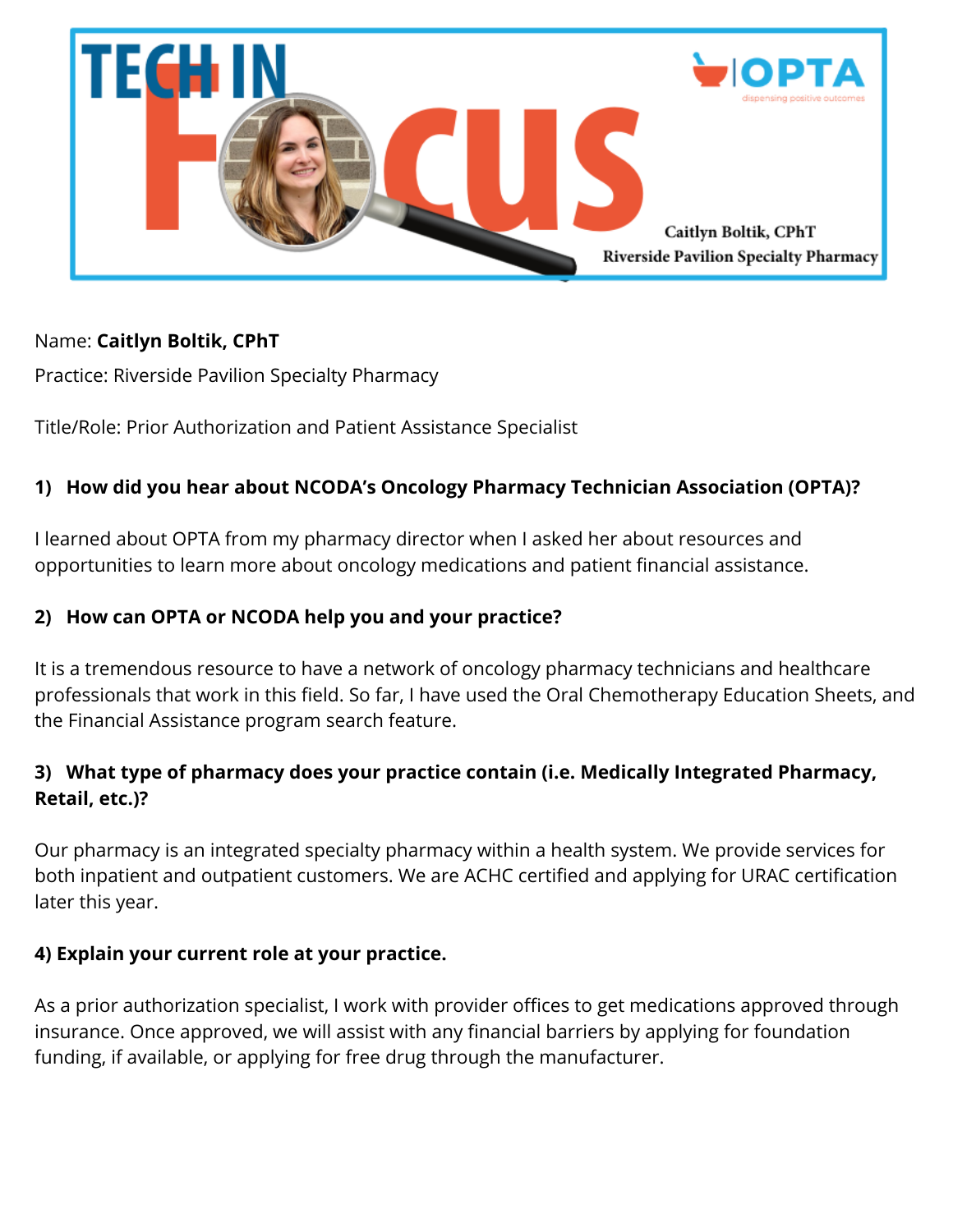## **5) What do you enjoy most about your current position?**

I enjoy helping patients directly. I previously worked in inpatient pharmacy with little to no patient interaction. I enjoy working with my patients to get assistance paying for their copays and being able to tell them that they were approved. I also love the problem-solving aspect of my job and learning new things.

# **6) What do your day-to-day responsibilities include?**

My day-to-day responsibilities include:

- · Completing prior authorizations and follow ups
- · Applying for patient assistance and completing funding applications
- · EMR documentation
- · Shipping medications
- · Calling patient for refills
- Assessing patients for any changes in care plans
- · Troubleshooting insurance barriers for patients

# **7) Do you assume any specialized duties/responsibilities from time-to-time?**

All the specialty technicians all do prior authorizations, copay assistance, follow ups, and documentation daily, but we rotate the following weekly:

·Refill report- Generate report of refills due for the week, call patients and document when each one gets filled into a shared report

·Daily audit- Document each refill over the past 24 hours and follow up with patients and schedule shipments as needed

·Shipping- Print labels and primarily responsible for packing orders and tracking deliveries

# **8) Do you have any "best-practices" that you use at your practice that you would like to share with other OPTA members?**

We have a "tracker" in EPIC that we use for documentation. There is a place for progress notes during the prior authorization or patient assistance process. This allows for our team to cover each other if needed, as well as communicate with the doctor's office staff, since they have ability to view this information as well.

The tracker also contains a table documenting prescription number, filled date and time, PA approval and expiration, foundation or copay card information, time PA took to complete, and when the medication was shipped or picked up by the patient. We continue to document the refills, new prescription numbers, and fill dates and times in this same table.

We use this data to keep track of our turnaround times and fill volumes, which is needed for accreditation and promoting our services.